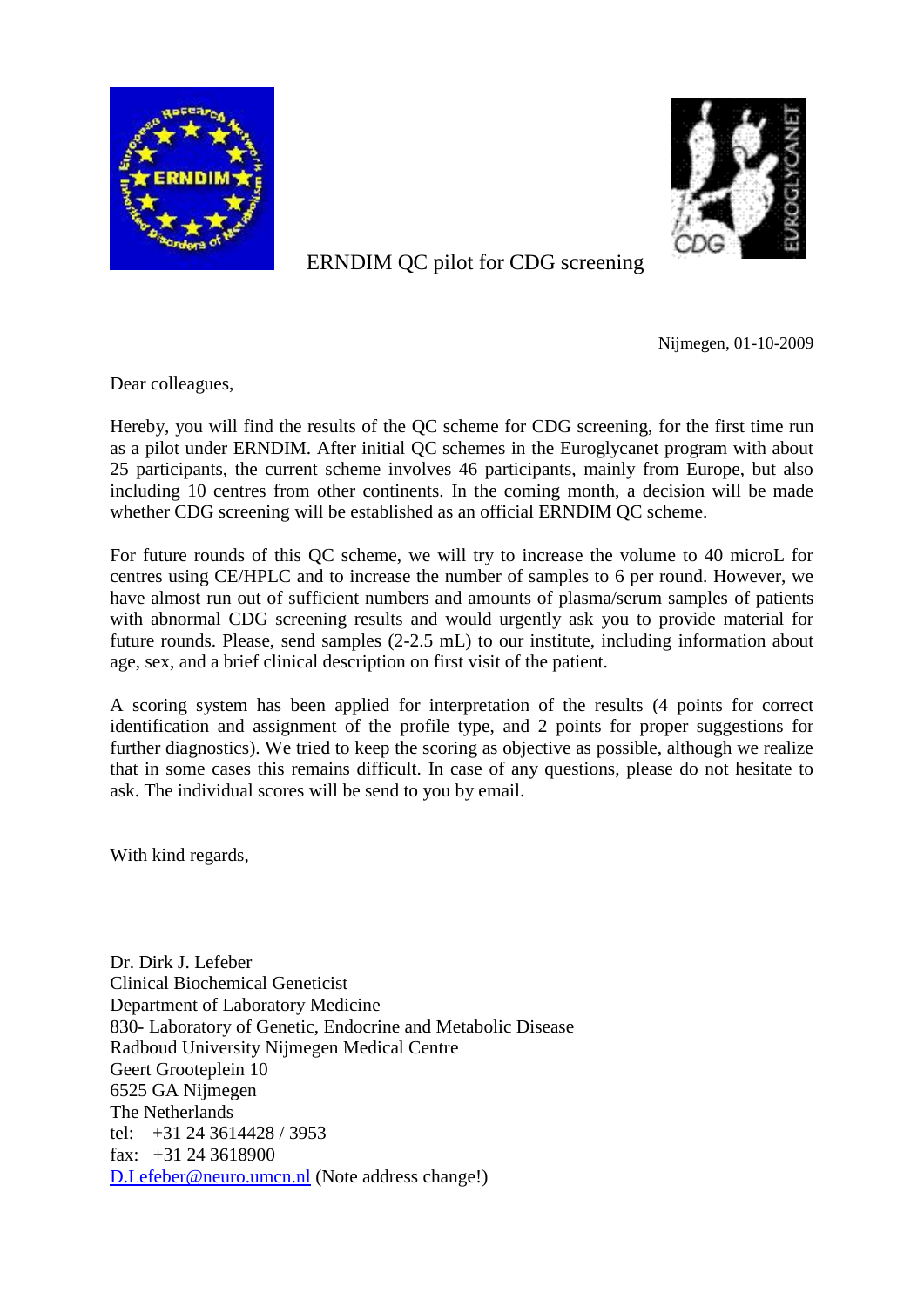# **ERNDIM QC scheme for CDG screening 2009**

### **General comments**

We have received 40 report forms, six centres were unable to respond. A total of 184 serum samples was shipped, lyophilised in the presence of a cryoprotectant. Five samples had to be resend due to problems with sample handling, no sample degradation was reported, and no interference was reported of the lyophilisation procedure in any of the methods used. Isofocusing was employed most often (27, mostly using Multiphor or Phast System), followed by CE/HPLC (11) and Western Blotting (1) or Mass spectrometry (1). The final results for the samples in this round were similar for the different methods used. In general, the quantity of the samples was sufficient for a proper analysis, although some of the centres (using CE/HPLC) indicated that a volume of 20 microL is lower than routinely used (about 100 microL).

## **Results**

In this second round of the QC scheme we have send you the following samples, the clinical information was just as described on the first patient request form that we obtained:

|              | Clinical information          | Patient data | Final diagnosis |
|--------------|-------------------------------|--------------|-----------------|
| ERNDIMCDG001 | Protein-losing enteropathy,   | F, 3 years   | CDG-Ia          |
|              | coagulation problems,         |              |                 |
|              | epilepsy                      |              |                 |
| ERNDIMCDG002 | Mental retardation, increased | F, 40 years  | No known CDG    |
|              | transaminases                 |              |                 |
| ERNDIMCDG003 | Congenital myopathy, mental   | M, 20 years  | Transferrin     |
|              | retardation                   |              | polymorphism    |
| ERNDIMCDG004 | Cerebellar ataxia             | F, 22 years  | CDG-Ia          |

In the graph, the overall score is shown for all centres. In general, proper identification and assignment of the profile was correct for 95% of the responses, while a 72% score was obtained for the suggestions for further diagnostics. Below, we have summarized the results from all participants per sample.